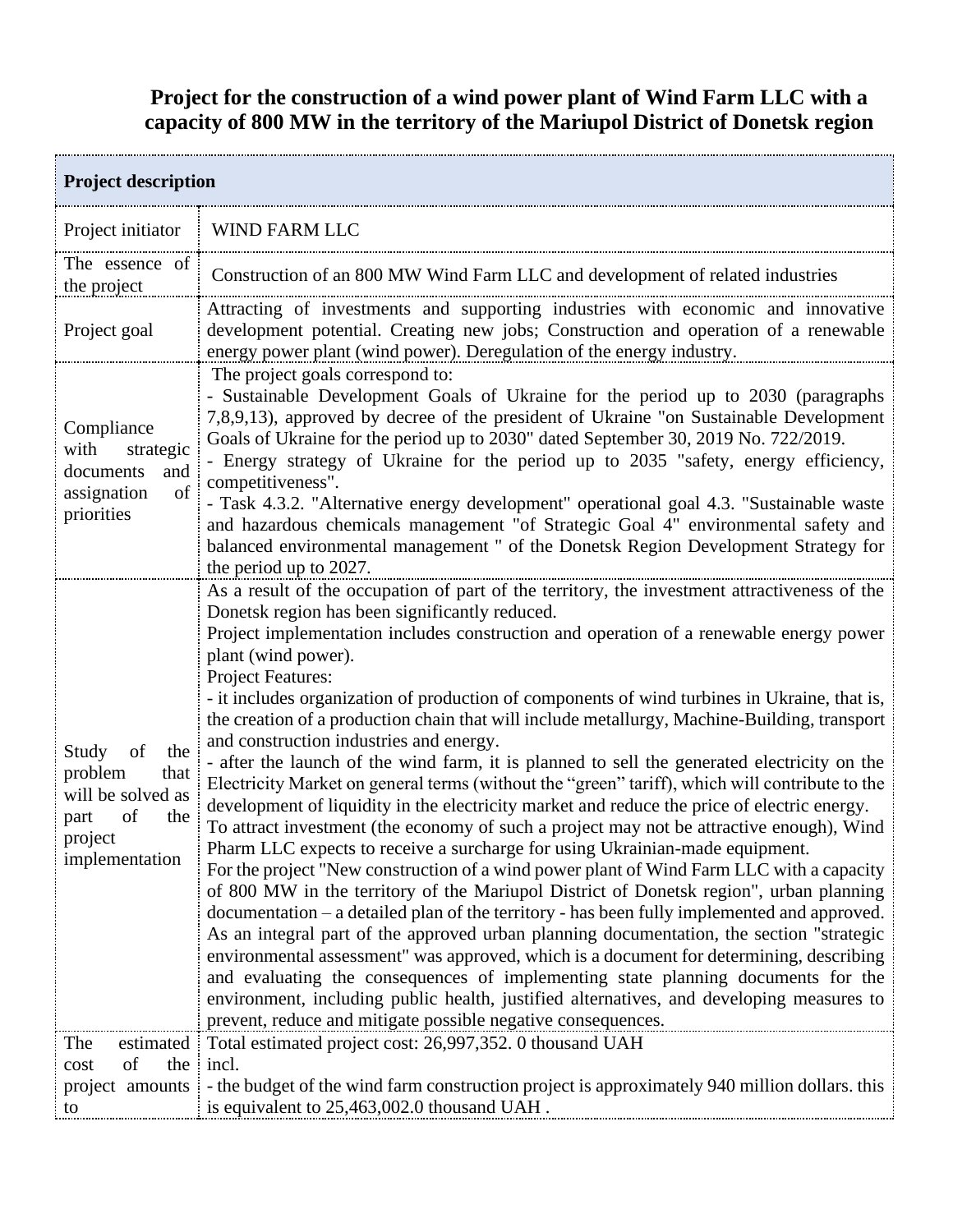|                                                                                                    | -the budget for the construction of the plant and assembly production is 50 million euro.<br>which is equivalent to 1,534,350. 0 thousand UAH.<br>Project budget by year:                                                                                                                                                                                                                                                                                                                                                                                                                                                                                                                                                                                                                                                                                                                                                                           |
|----------------------------------------------------------------------------------------------------|-----------------------------------------------------------------------------------------------------------------------------------------------------------------------------------------------------------------------------------------------------------------------------------------------------------------------------------------------------------------------------------------------------------------------------------------------------------------------------------------------------------------------------------------------------------------------------------------------------------------------------------------------------------------------------------------------------------------------------------------------------------------------------------------------------------------------------------------------------------------------------------------------------------------------------------------------------|
|                                                                                                    | - in the period from 2020 to $2023 - 13155230$ , 7 thousand UAH.<br>- in the period from $2024$ to $2026 - 13,842,121.3$ thousand UAH.                                                                                                                                                                                                                                                                                                                                                                                                                                                                                                                                                                                                                                                                                                                                                                                                              |
| Project<br>Implementation<br>Arrangement                                                           | The project is expected to be implemented at the expense of debt money and private<br>investments                                                                                                                                                                                                                                                                                                                                                                                                                                                                                                                                                                                                                                                                                                                                                                                                                                                   |
| Key<br>financial<br>figures of the $\text{IRR} - 17 - 19\%$<br>project<br>implementation           |                                                                                                                                                                                                                                                                                                                                                                                                                                                                                                                                                                                                                                                                                                                                                                                                                                                                                                                                                     |
| Project<br>implementation $\frac{1}{2020} - 2026$<br>term                                          |                                                                                                                                                                                                                                                                                                                                                                                                                                                                                                                                                                                                                                                                                                                                                                                                                                                                                                                                                     |
| Indicative<br>project                                                                              | funding sources : - foreign direct investment of international companies<br>to finance the - Debt money of financial and credit institutions                                                                                                                                                                                                                                                                                                                                                                                                                                                                                                                                                                                                                                                                                                                                                                                                        |
| Project<br>Implementation Development<br>Arrangement                                               |                                                                                                                                                                                                                                                                                                                                                                                                                                                                                                                                                                                                                                                                                                                                                                                                                                                                                                                                                     |
| Interested<br>parties<br>and<br>expected<br>result<br>of the<br>project<br>implementation          | Target groups interested in implementing the project:<br>1. National level. Positive impact of project implementation:<br>creating value chains in industry;<br>additional tax revenues to the national budget, revenues to social insurance<br>funds and the pension fund;<br>development of renewable energy sources.<br>Donetsk region. Positive impact of project implementation:<br>2.<br>creating new jobs;<br>improving the environmental situation in the region by reducing the volume<br>of slag dumps on the territory of the Mariupol by approximately 1 million<br>$m3$ ;<br>additional tax revenues to the regional budget.<br>Mariupol district. Positive impact of project implementation:<br>3.<br>additional tax revenues to the regional budget.<br>creation of new and restoration of existing district infrastructure facilities<br>within the framework of social partnership programs between districts and<br>Wind Farm LLC |
| Characteristics of an object (existing or newly created)                                           |                                                                                                                                                                                                                                                                                                                                                                                                                                                                                                                                                                                                                                                                                                                                                                                                                                                                                                                                                     |
| Location of the<br>object                                                                          | Donetsk region, territory of the Mariupol district.                                                                                                                                                                                                                                                                                                                                                                                                                                                                                                                                                                                                                                                                                                                                                                                                                                                                                                 |
| Description<br>of<br>existing objects<br>or those that are<br>proposed to be<br>created as part of | Currently, the land plots are undeveloped.<br>1. during the implementation of the project "new construction of a wind power plant (WPP)<br>of Wind Farm LLC with a capacity of 800 MW in the territory of the Mariupol District of<br>Donetsk region ":                                                                                                                                                                                                                                                                                                                                                                                                                                                                                                                                                                                                                                                                                             |